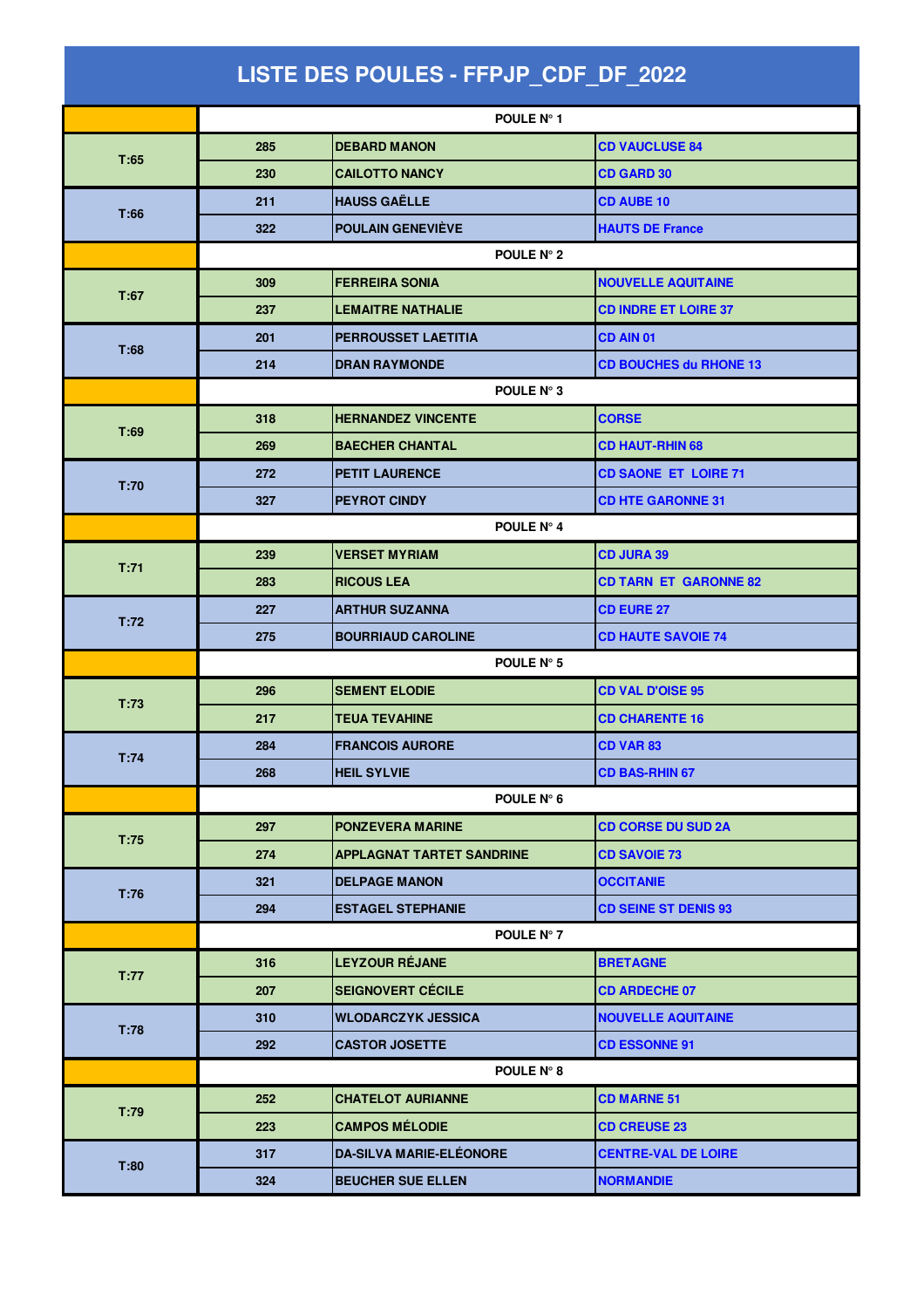| LISTE DES POULES - FFPJP CDF DF 2022 |             |                           |                                 |  |
|--------------------------------------|-------------|---------------------------|---------------------------------|--|
|                                      |             | POULE N° 9                |                                 |  |
|                                      | 245         | <b>JOUIN JULIE</b>        | <b>CD LOIRET 45</b>             |  |
| T:81                                 | 259         | <b>FEVE SOPHIA</b>        | <b>CD NIEVRE 58</b>             |  |
|                                      | 305         | <b>DESPREZ NATHALIE</b>   | <b>ILES DU NORD 989</b>         |  |
| T:82                                 | 280         | <b>BAUJAULT STÉPHANIE</b> | <b>CD DEUX SEVRES 79</b>        |  |
|                                      | POULE N° 10 |                           |                                 |  |
| T:83                                 | 213         | <b>CAREL DORIANE</b>      | <b>CD AVEYRON 12</b>            |  |
|                                      | 286         | <b>BIEBER PEGGY</b>       | <b>CD VENDEE 85</b>             |  |
| T:84                                 | 226         | <b>BELL-LLOCH OCÉANE</b>  | <b>CD DROME 26</b>              |  |
|                                      | 278         | <b>LABAT FRÉDÉRIQUE</b>   | <b>CD SEINE ET MARNE 77</b>     |  |
|                                      | POULE N° 11 |                           |                                 |  |
| T:85                                 | 300         | <b>VENITE ESTHER</b>      | <b>CD MARTINIQUE 972</b>        |  |
|                                      | 231         | <b>DARNAUD AURORE</b>     | <b>CD HTE GARONNE 31</b>        |  |
| T:86                                 | 216         | LE BOURGEOIS NATHALIE     | <b>CD CANTAL 15</b>             |  |
|                                      | 295         | <b>LECLERC OUARDIA</b>    | <b>CD VAL DE MARNE 94</b>       |  |
|                                      | POULE N° 12 |                           |                                 |  |
| T:87                                 | 243         | <b>CEREZA VALENTINE</b>   | <b>CD HAUTE LOIRE 43</b>        |  |
|                                      | 254         | <b>COLAS ANGELIQUE</b>    | <b>CD MAYENNE 53</b>            |  |
| T:88                                 | 276         | <b>ROUAG FAVÉLA</b>       | <b>CD COMITE DE PARIS 75</b>    |  |
|                                      | 212         | <b>GERMAIN MAUDE</b>      | <b>CD AUDE 11</b>               |  |
|                                      | POULE N° 13 |                           |                                 |  |
| T:89                                 | 209         | <b>AUBRIOT FANJA</b>      | <b>CD ARIEGE 09</b>             |  |
|                                      | 291         | <b>PRENAT JAMILA</b>      | <b>CD TERRITOIRE BELFORT 90</b> |  |
| T:90                                 | 313         | <b>SAVINEAU SYLVIE</b>    | <b>AUVERGNE-RHONE ALPES</b>     |  |
|                                      | 205         | <b>RICHARD CLAUDE</b>     | <b>CD HAUTES ALPES 05</b>       |  |
|                                      |             | POULE N° 14               |                                 |  |
| T:91                                 | 222         | <b>LANDREAU CÉLINE</b>    | <b>CD COTES D'ARMOR 22</b>      |  |
|                                      | 314         | <b>PASSERON SALOMÉ</b>    | <b>BOURGOGNE- FRANCHE COMTE</b> |  |
| T:92                                 | 248         | <b>FAVERO ISABELLE</b>    | <b>CD LOT ET GARONNE 47</b>     |  |
|                                      | 279         | <b>VOISIN GARANCE</b>     | <b>CD YVELINES 78</b>           |  |
|                                      |             | POULE $N^{\circ}$ 15      |                                 |  |
| T:93                                 | 298         | <b>FRAU EVELYNE</b>       | <b>CD HAUTE CORSE 2B</b>        |  |
|                                      | 320         | <b>LAPOUTGE ANAIS</b>     | <b>OCCITANIE</b>                |  |
| T:94                                 | 260         | <b>DEBEVE EMILIE</b>      | <b>CD NORD 59</b>               |  |
|                                      | 312         | <b>DAVID LAURIANNE</b>    | <b>AUVERGNE-RHONE ALPES</b>     |  |
|                                      |             | POULE N° 16               |                                 |  |
| T:95                                 | 204         | <b>MIZONY ADELINE</b>     | <b>CD ALPES HTE PROVENCE 04</b> |  |
|                                      | 251         | <b>RENAULT DELPHINE</b>   | <b>CD MANCHE 50</b>             |  |
| T:96                                 | 218         | <b>MOLLIET ADELINE</b>    | <b>CD CHARENTE MARITIME 17</b>  |  |
|                                      | 315         | <b>GERVAIS MARYLINE</b>   | <b>BOURGOGNE- FRANCHE COMTE</b> |  |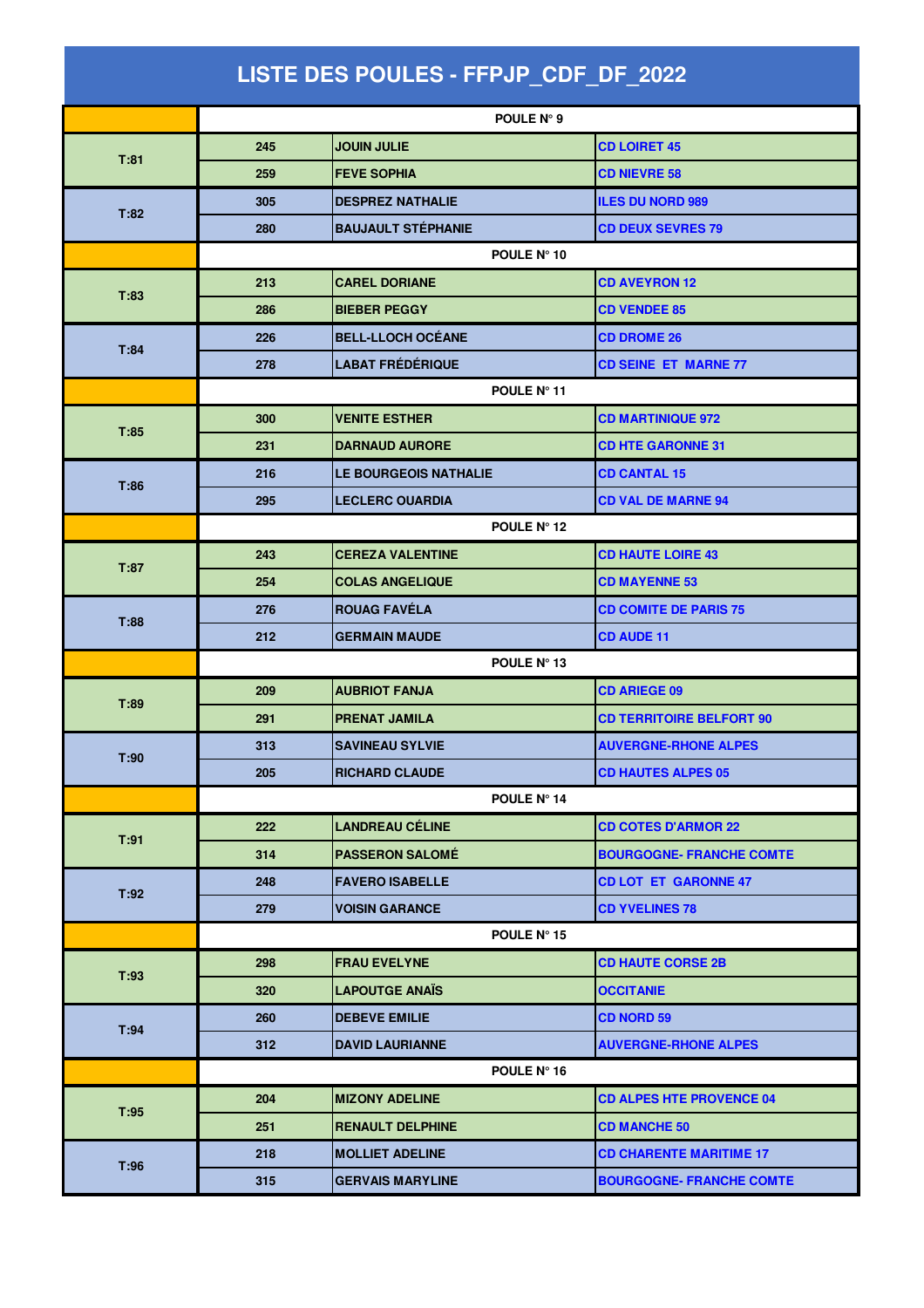| LISTE DES POULES - FFPJP_CDF_DF_2022 |             |                              |                                   |  |  |
|--------------------------------------|-------------|------------------------------|-----------------------------------|--|--|
|                                      |             | POULE Nº 17                  |                                   |  |  |
| T:97                                 | 262         | <b>TALVARD NADINE</b>        | <b>CD ORNE 61</b>                 |  |  |
|                                      | 236         | <b>MASSICOT KARINE</b>       | <b>CD INDRE 36</b>                |  |  |
|                                      | 210         | <b>RATHBERGER JENNY</b>      | <b>CD ARIEGE 09</b>               |  |  |
| T:98                                 | 307         | <b>JAN CASSANDRA</b>         | <b>GRAND EST</b>                  |  |  |
|                                      | POULE N° 18 |                              |                                   |  |  |
| T:99                                 | 208         | <b>DELHAYE KASSANDRA</b>     | <b>CD ARDENNES 08</b>             |  |  |
|                                      | 277         | <b>BESNARDEAU SOLÈNE</b>     | <b>CD SEINE MARITIME 76</b>       |  |  |
| T:100                                | 265         | <b>GRAU HÉLÈNE</b>           | <b>CD PYRENEES ATLANTIQUES 64</b> |  |  |
|                                      | 219         | <b>DOUET NADIA</b>           | <b>CD CHER 18</b>                 |  |  |
|                                      |             | POULE N° 19                  |                                   |  |  |
| T:101                                | 253         | <b>NOEL SARAH</b>            | <b>CD HAUTE MARNE 52</b>          |  |  |
|                                      | 220         | <b>FARGE MARIE-FRANÇOISE</b> | <b>CD CORREZE 19</b>              |  |  |
| T:102                                | 215         | <b>BODENGHIEM OCÉANE</b>     | <b>CD CALVADOS 14</b>             |  |  |
|                                      | 202         | <b>PUDEPIECE MARGOT</b>      | <b>CD AISNE 02</b>                |  |  |
|                                      | POULE N° 20 |                              |                                   |  |  |
| T:103                                | 326         | <b>SAUNIER CHRISTINE</b>     | PROVENCE ALPES COTE D'AZUR        |  |  |
|                                      | 232         | <b>LARDENOIS MARLÈNE</b>     | <b>CD GERS 32</b>                 |  |  |
| T:104                                | 242         | <b>QUESSADA MARYLINE</b>     | <b>CD LOIRE 42</b>                |  |  |
|                                      | 302         | <b>ADOLPHE JULIETTE</b>      | <b>CR LA REUNION 974</b>          |  |  |
|                                      | POULE Nº 21 |                              |                                   |  |  |
| T:105                                | 264         | <b>COLOMBET ANGÉLIQUE</b>    | <b>CD PUY DE DOME 63</b>          |  |  |
|                                      | 267         | <b>COURTIN ELODIE</b>        | <b>CD PYRENEES ORIENTALES 66</b>  |  |  |
| T:106                                | 235         | <b>GAUTIER MARINA</b>        | <b>CD ILLE ET VILAINE 35</b>      |  |  |
|                                      | 281         | <b>MOUILLART MAËVA</b>       | <b>CD SOMME 80</b>                |  |  |
|                                      |             | <b>POULE N° 22</b>           |                                   |  |  |
| T:107                                | 287         | <b>BONNEAU MÉLANIE</b>       | <b>CD VIENNE 86</b>               |  |  |
|                                      | 303         |                              | <b>CD MAYOTTE 976</b>             |  |  |
| T:108                                | 271         | <b>BOISSON NADINE</b>        | <b>CD HAUTE SAONE 70</b>          |  |  |
|                                      | 289         | <b>BALTZ SANDRINE</b>        | <b>CD VOSGES 88</b>               |  |  |
|                                      |             | POULE N° 23                  |                                   |  |  |
| T:109                                | 233         | <b>CORREGE MIKAËLLE</b>      | <b>CD GIRONDE 33</b>              |  |  |
|                                      | 328         | <b>GARRIEN APOLLINE</b>      | <b>CD COTE D'OR 21</b>            |  |  |
| T:110                                | 241         | <b>WEBRE SANDRA</b>          | <b>CD LOIR ET CHER 41</b>         |  |  |
|                                      | 301         | <b>YA MA HUAB SIB CLAIRE</b> | <b>CD GUYANE 973</b>              |  |  |
|                                      |             | <b>POULE N° 24</b>           |                                   |  |  |
| T:111                                | 288         | <b>GOMES MELISSA</b>         | <b>CD HAUTE VIENNE 87</b>         |  |  |
|                                      | 228         | <b>GOMEZ MARIE-JOSÉE</b>     | <b>CD EURE ET LOIR 28</b>         |  |  |
| T:112                                | 250         | <b>MINEE ISABELLE</b>        | <b>CD MAINE ET LOIRE 49</b>       |  |  |
|                                      | 221         | <b>MILANETTO LUCIE</b>       | <b>CD COTE D'OR 21</b>            |  |  |